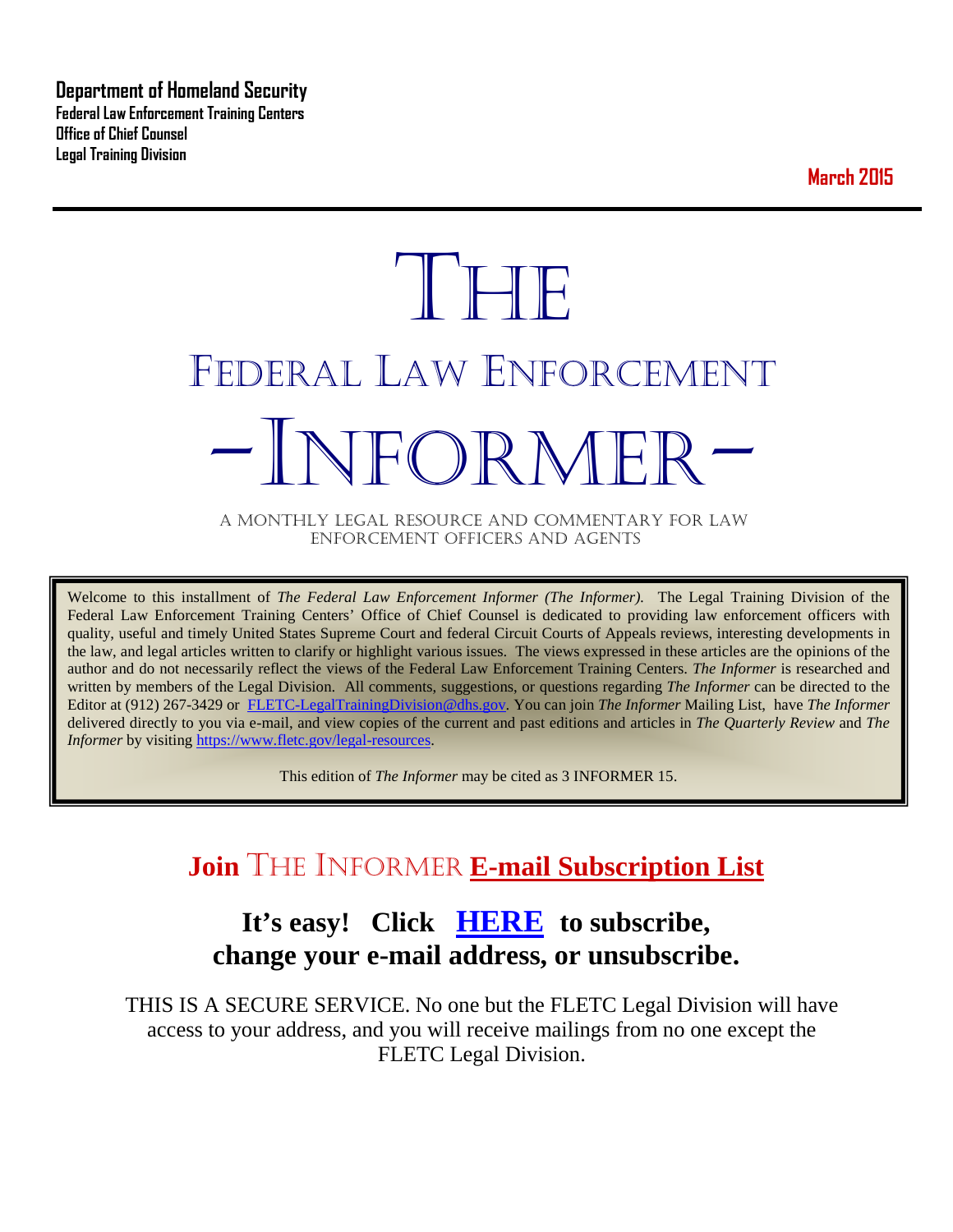## **The Informer – March 2015**

## **Article**

Qualified Immunity: The Contract between Law Enforcement and the Courts Tim Miller, Attorney Advisor / Senior Instructor – FLETC Legal Division...........................................**[4](#page-3-0)**

## ♦

## **Case Summaries**

## **United States Supreme Court**

**Yates v. United States**: Whether the term "tangible objects" in *18 U.S.C § 1519* was limited to those objects capable of recording or preserving information.............................**[7](#page-6-0)**

## ♦

## **[Circuit Courts of Appeals](#page-6-1)**

#### **[Third Circuit](#page-7-0)**

**United States v. Wright**: Whether evidence should be suppressed when the search warrant did not describe with particularity the items to be seized, nor did the warrant include the affidavit describing those items, which had been incorporated by reference, when the officers executed the warrant............................................**[8](#page-7-1) Fifth [Circuit](#page-7-2) United States v. Wright**: Whether the defendant was in custody for *Miranda* purposes when he made incriminating statements to an officer.................................................................**[8](#page-7-3) [Sixth Circuit](#page-8-0) Brown v. Lewis**: Whether officers were entitled to qualified immunity for pulling a compliant motorist from a car, throwing her to the ground, and handcuffing her.......................**[9](#page-8-1) [Eighth Circuit](#page-9-0) United States v. Williams**: Whether an officer lawfully impounded defendant's vehicle.....**[10](#page-9-1) [Eleventh Circuit](#page-10-0)**

#### **United States v. Barber**: Whether the driver of a car had the authority to consent to a search of a bag belonging to a passenger in his car...................................................................**[11](#page-10-1)**

## **[District of Columbia Circuit](#page-10-2)**

**Fenwick v. Pudimott:** Whether officers were entitled to qualified immunity after they shot a suspect who struck an officer with his car and then continued to drive away................**[11](#page-10-3)**

## ♦

## **2014 Case Digests: <https://www.fletc.gov/supreme-court-cases>**

The case digests are compilations of The Informer case summaries from 2014. Arranged by subject matter, and U.S. Supreme Court – Circuit, the digests make great research tools. So, if you remember a case from 2014, but cannot find it, instead of looking through each back issue of The Informer, turn to the case digests. Case Digests from previous years are located on the website as well.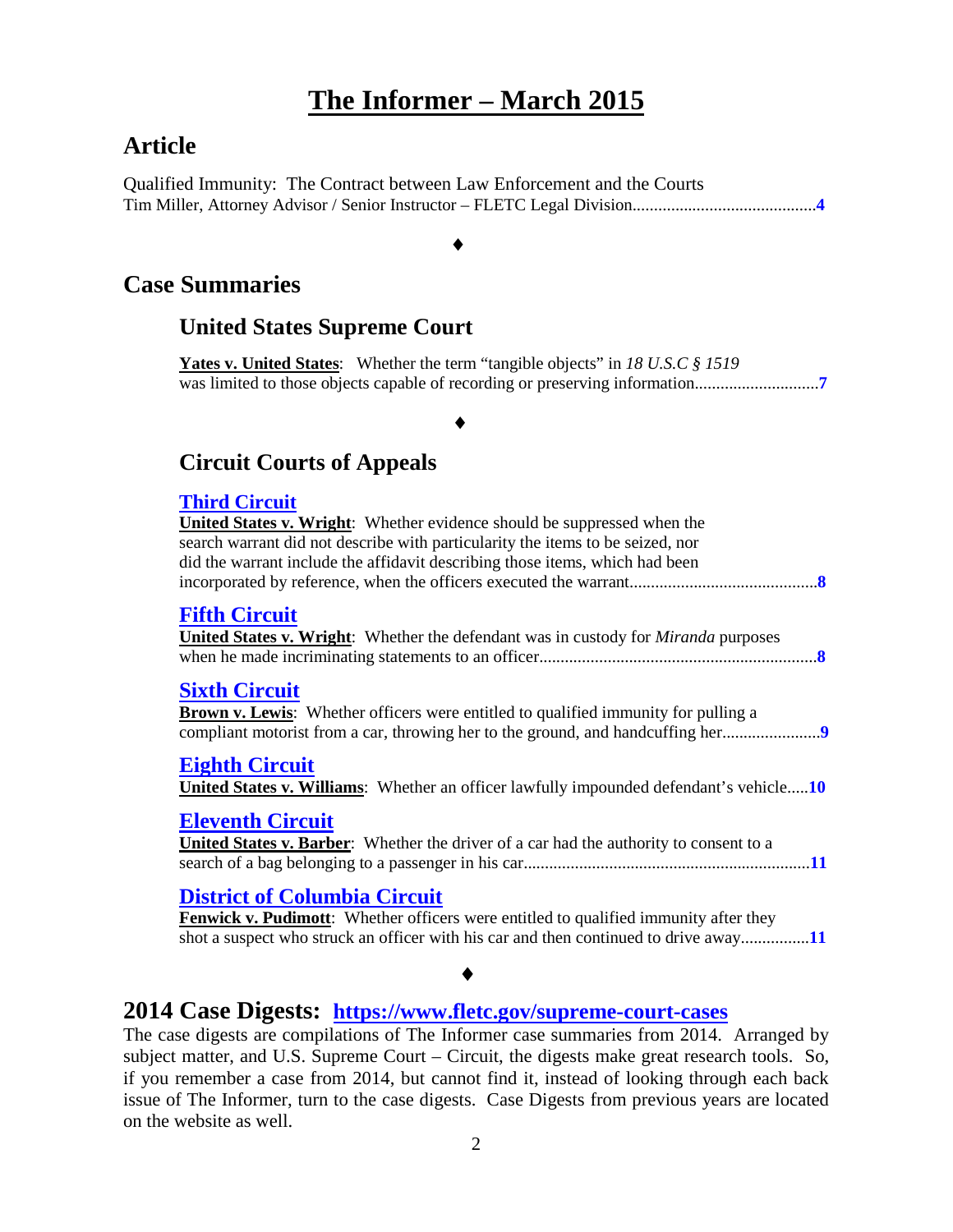## **FLETC Informer Webinar Series**

#### **1. Leadership Book Club Series – Seven Habits of Highly Effective People**

1.5-hour webinar presented by John Besselman and Ken Anderson-FLETC Legal Division

This ninety-minute webinar will discuss the seven habits identified by renowned leadership author Stephen Covey. Covey's 1989 publication stands the test of time, and serves as a foundation describing how we can become better at what we do and who we are. Covey's principles are relevant to law enforcement officers of all experience levels.

#### **Dates and Times: Friday March 27, 2015: 12:30 p.m. EDT Monday March 30, 2015: 11:30 a.m. EDT**

**To join this webinar on either date: [https://share.dhs.gov/ogc\\_sevenhabits/](https://share.dhs.gov/ogc_sevenhabits/)**

#### ♦

#### **2. Law Enforcement Legal Refresher Training**

2-hour webinar presented by Bruce-Alan Barnard, FLETC Legal Division

This two-hour block of instruction focuses on *Fourth* and *Fifth Amendment* law and is designed to meet the training requirements for state and federal law enforcement officers who have mandated two-hour legal refresher training requirements.

**Dates and Times: Monday April 6, 2015: 2:30 p.m. EDT Monday April 27, 2015: 2:30 p.m. EDT**

**To join this webinar on either date: <https://share.dhs.gov/lgd0312>**

#### ♦

## **To participate in a FLETC Informer Webinar:**

- 1. Click on the appropriate link above to access the Homeland Security Information Network (HSIN).
- 2. If you have a HSIN account, enter with your login and password information.
- 3. If you do not have a HSIN account click on the button next to "Enter as a Guest."
- 4. Enter your name and click the "Enter" button.
- 5. You will now be in the meeting room and will be able to participate in the webinar.
- 6. Even though meeting rooms may be accessed before a webinar, there may be times when a meeting room is closed while an instructor is setting up the room.
- 7. Meeting rooms will be open and fully accessible at least one-hour before a scheduled webinar.
- 8. Training certificates will be provided at the conclusion of each webinar.

**\*\*\*\*\*\*\*\*\*\*\*\*\*\*\*\*\*\*\*\*\*\*\*\*\*\*\*\*\*\*\*\*\*\*\*\*\*\*\*\*\*\*\*\*\*\*\*\*\*\*\*\*\*\*\*\*\*\*\*\*\*\*\*\*\*\*\*\*\*\*\*\*\*\*\***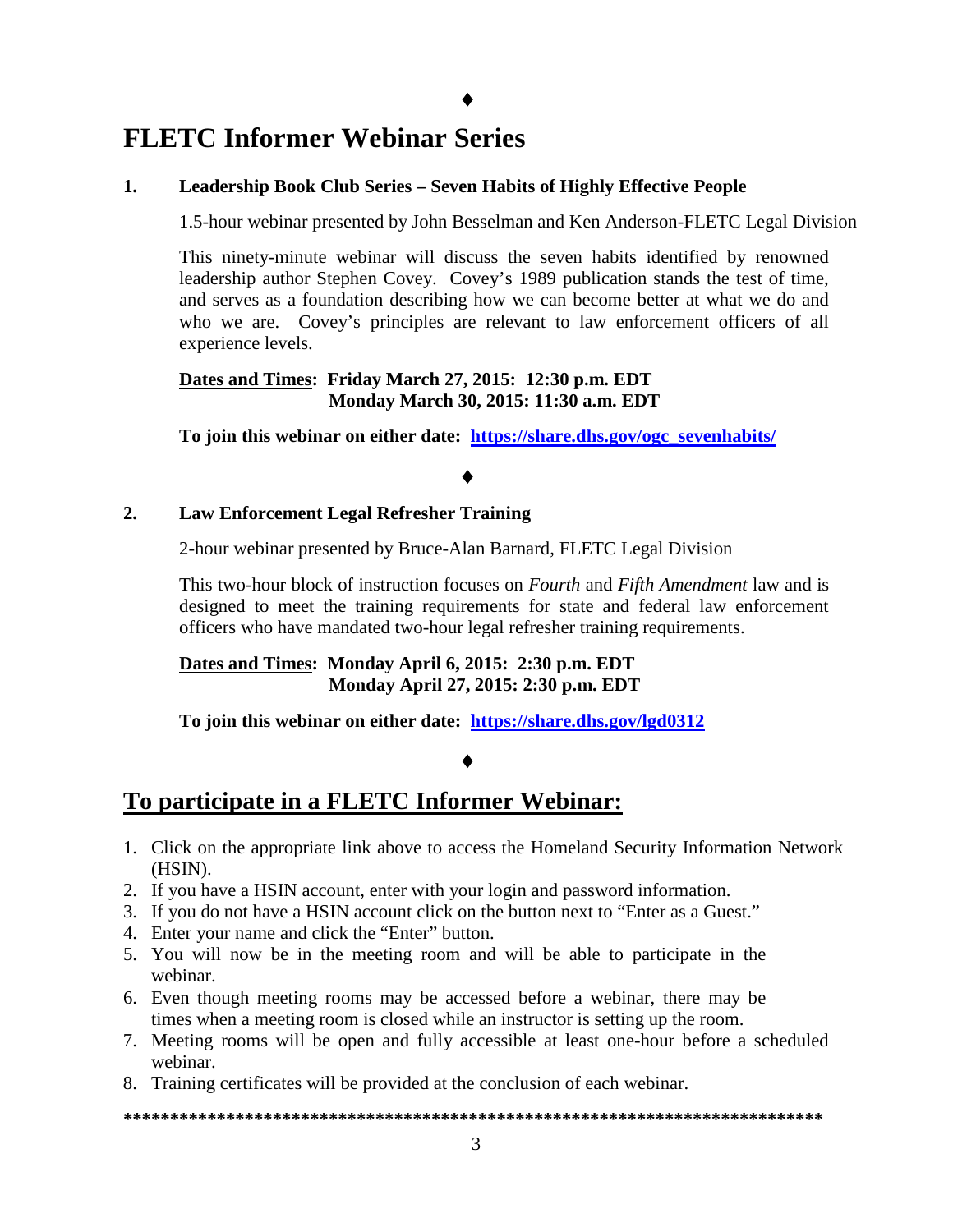## <span id="page-3-0"></span>Qualified Immunity – The Contract between Law Enforcement and the Courts

Tim Miller Attorney Advisor and Senior Instructor Office of Chief Counsel / Legal Division Federal Law Enforcement Training Centers Glynco, Georgia

There is an implied contract between law enforcement and the federal courts that goes like this:

We, the officers, promise to use constitutional force. And we, the courts, promise to put officers on notice about what is not. Absent a use of force that was clearly established as unconstitutional at the time the officer used it, the court will dismiss the case against the officer. $<sup>1</sup>$  $<sup>1</sup>$  $<sup>1</sup>$ </sup>

Whether that contract was broken, and by whom, is one of the issues the Supreme Court will answer this year in *San Francisco v. Sheehan*. [2](#page-3-2)

Teresa Sheehan lived in a group home for people suffering from mental illness. Sheehan was not taking her medications and her mental health had deteriorated to the point where she was a threat. "Get out of here!" Sheehan shouted after a social worker entered her room, "You don't have a warrant! I have a knife and I'll kill you if I have to." The social worker relayed the threat to the police, and two officers were dispatched to the home to take Sheehan into custody for 72-hours of observation and treatment. When the officers arrived, they knocked on the door to Sheehan's room, announced themselves as police, and entered, but received the same *greeting* as the social worker: "Get out!" Sheehan was not kidding, either. Sheehan indeed had a knife. Sheehan grabbed the knife, raised it over her head, and came forward repeating: "I'll kill you!" The officers backed out and closed the door behind them. With Sheehan inside her room, alone, and the officers outside in the relative safety of the hallway, they had options. One was to wait. Maybe back-up could safely talk her out of the room. The other was to go back inside and take Sheehan into custody themselves. The officers chose the second option. When the officers opened the door to Sheehan's room, she predictably charged at the officers with the knife. When pepper spray did not stop the threat, the officers shot Sheehan. Sheehan survived, miraculously, and this lawsuit ensued.

Sheehan sued the officers for violating her *Fourth Amendment* right to be free from an unreasonable search and seizure. Sheehan claimed the entry into her room, or *search* was unreasonable because the officers did not have a warrant, but even if the officers' entry was

<span id="page-3-1"></span><sup>&</sup>lt;sup>1</sup> This is qualified immunity, the officer's defense to standing trial. An officer can get qualified immunity two ways. First, considering the facts in a light most favorable to the party suing the officer, do the facts alleged show the officer's conduct violated a constitutional right? If there is no constitutional violation, the case is dismissed. Assuming there was a violation of a constitutional right, the court must proceed to the second element. Was the right clearly established by law? If not, the case is dismissed. The court is not required to decide the elements in any particular order. The court may simply find the law was not clearly established, and save the potentially more difficult constitutional question for another day. For an officer to be denied qualified immunity, the court must find the force was not constitutional and the law was clearly established; in short, that the officer violated a clearly established constitutional right.  $\overline{a}$ 

<span id="page-3-2"></span><sup>2</sup> The Supreme Court will answer two questions in *San Francisco v. Sheehan*, 743 F.3d 1211, cert. *granted*, 135 S.Ct. 702 (2014). However, only one is discussed here: Whether the officers were properly denied qualified immunity. The other is whether Ms. Sheehan can sue the City of San Francisco under the Americans with Disabilities Act.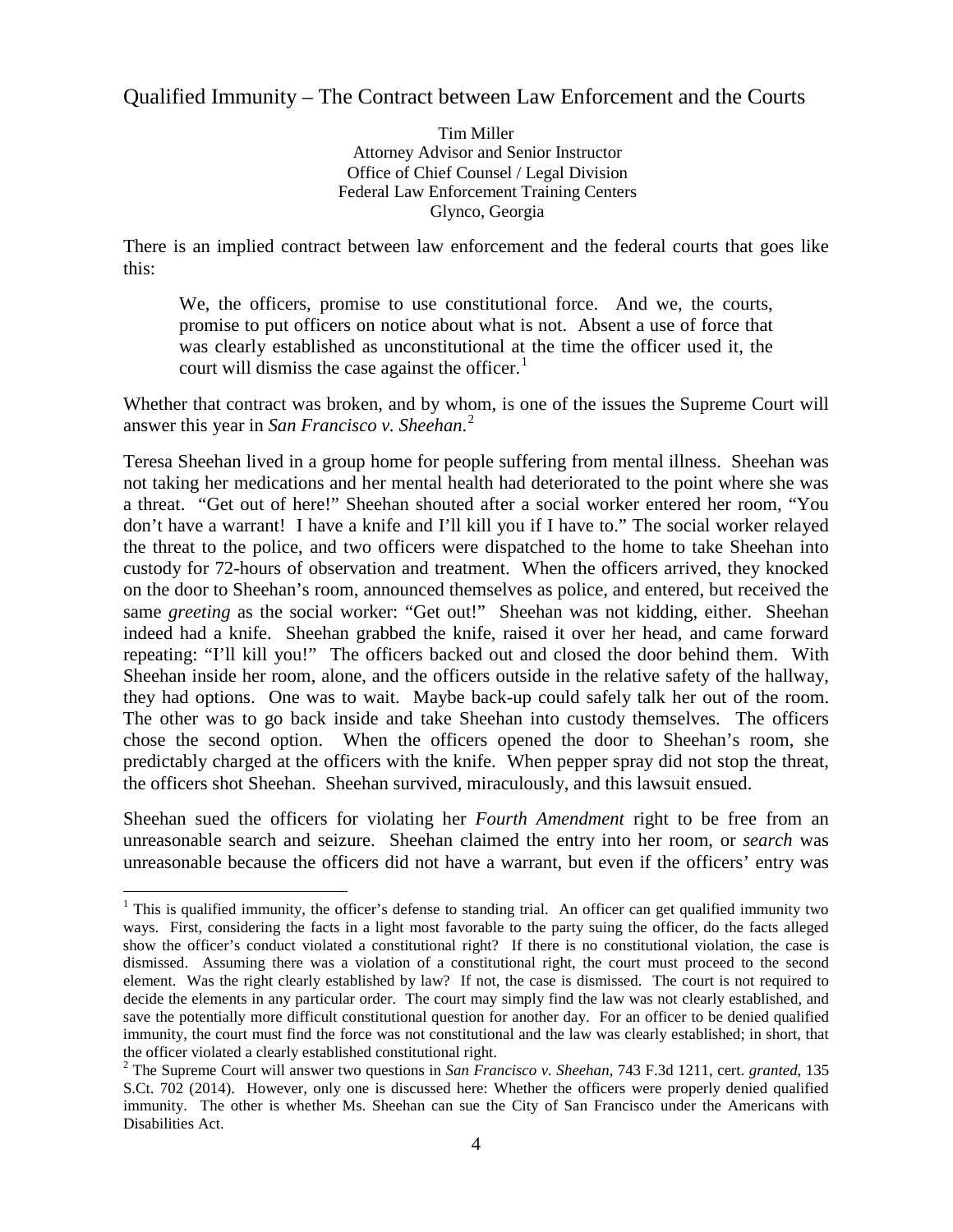reasonable, the force used to *seize* her was not. The officers requested qualified immunity - the implied contract that the court will dismiss the case, absent a violation of a clearly established constitutional right.

As far as the search was concerned, the Ninth Circuit Court of Appeals held the officers lived up to their end of the bargain. Specifically, the court concluded exigent circumstances excused the requirement to first obtain a warrant before entering Sheehan's room. In addition, the court held the use of deadly force to seize Ms. Sheehan - - *viewed [at least] from the standpoint of the moment of the shooting* - - was also reasonable. However, the Court still refused to grant the officers qualified immunity and dismiss the case because of the "provocation" doctrine. In the Ninth Circuit, officers may be liable for an otherwise reasonable use of deadly force *if the officers intentionally or recklessly provoked the deadly confrontation*. Finding that the officers may have done exactly that, the Ninth Circuit would have sent the case to trial<sup>[3](#page-4-0)</sup> - - *had the officers not appealed, and the Supreme Court granted certiorari.*

The Supreme Court will decide whether it was clearly established law that even where an exception to the warrant requirement applied, an entry into a residence could still be unreasonable under the *Fourth Amendment* by reason of the anticipated resistance of an armed and violent suspect within.<sup>[4](#page-4-1)</sup> Clearly established law - - what does that mean? Sheehan's right not to be seized by gunfire must be sufficiently definite so that any reasonable officer would know, *that shooting Sheehan under the circumstances violates the Constitution!* Existing precedent must have placed the question beyond debate. Qualified immunity is designed to protect all but the plainly incompetent or those who knowingly violate the law, which is not exactly a noble standard to live up to, but has a purpose in situations where police officers are likely to face public ridicule for not acting, and personal liability when they do - - especially where the suspect is predictably, unpredictable.

Obviously, the Ninth Circuit believed the law was clear. The court stated, "If there is no pressing need to rush in, and every reason to expect that doing so would result in Sheehan's death or serious injury, then any reasonable officer would have known [*that violates the Constitution*]." As existing precedent, the court cited its 1994 decision *Alexander v. City and County of San Francisco*. [5](#page-4-2) In *Alexander*, officers encountered a mentally disabled man who had barricaded himself inside his house after local health officials obtained a forcible-entry warrant to inspect his home for a sewage leak. After negotiations failed, officers ended a onehour standoff by storming the house. When the man fired a gun at the officers, the officers

 $\overline{a}$ 

<span id="page-4-0"></span><sup>&</sup>lt;sup>3</sup>There is a caveat that goes along with qualified immunity, a defense, which if granted, would deny Sheehan her day in court. The court must accept Sheehan's version of what happened. Considering the facts in the light most favorable to Sheehan, the Ninth Circuit believed the officers may have provoked the deadly encounter. Sheehan was in her room, alone; she did not pose an *immediate* threat to herself; the officers were outside in the safety of the hallway; and, the home had been evacuated so that Sheehan could not harm anyone else. The officers disagreed with some of those facts; however, the Ninth Circuit was required to accept them. A trial would require Sheehan to prove her allegations; however, by a preponderance of the evidence. 4

<span id="page-4-1"></span><sup>&</sup>lt;sup>4</sup>To be clear, the issue is not whether the officers could enter Sheehan's room, or whether Sheehan posed an immediate threat of serious bodily harm when they did. It was how the officers carried out the search and seizure that caused the Ninth Circuit to deny the officers qualified immunity. *"What did you think was going to happen after you forced entry into her room?"* This would be the argument by Sheehan's lawyer at trial. Regardless of whether an emergency existed, officers are still required to carry out the search and seizure in a reasonable manner, without the use of excessive force. *Even still*, *is the law clear that an otherwise lawful entry is unlawful, if the person inside promises to attack?* <sup>5</sup> 29 F.3d 1355 (9th Cir. 1994).

<span id="page-4-2"></span>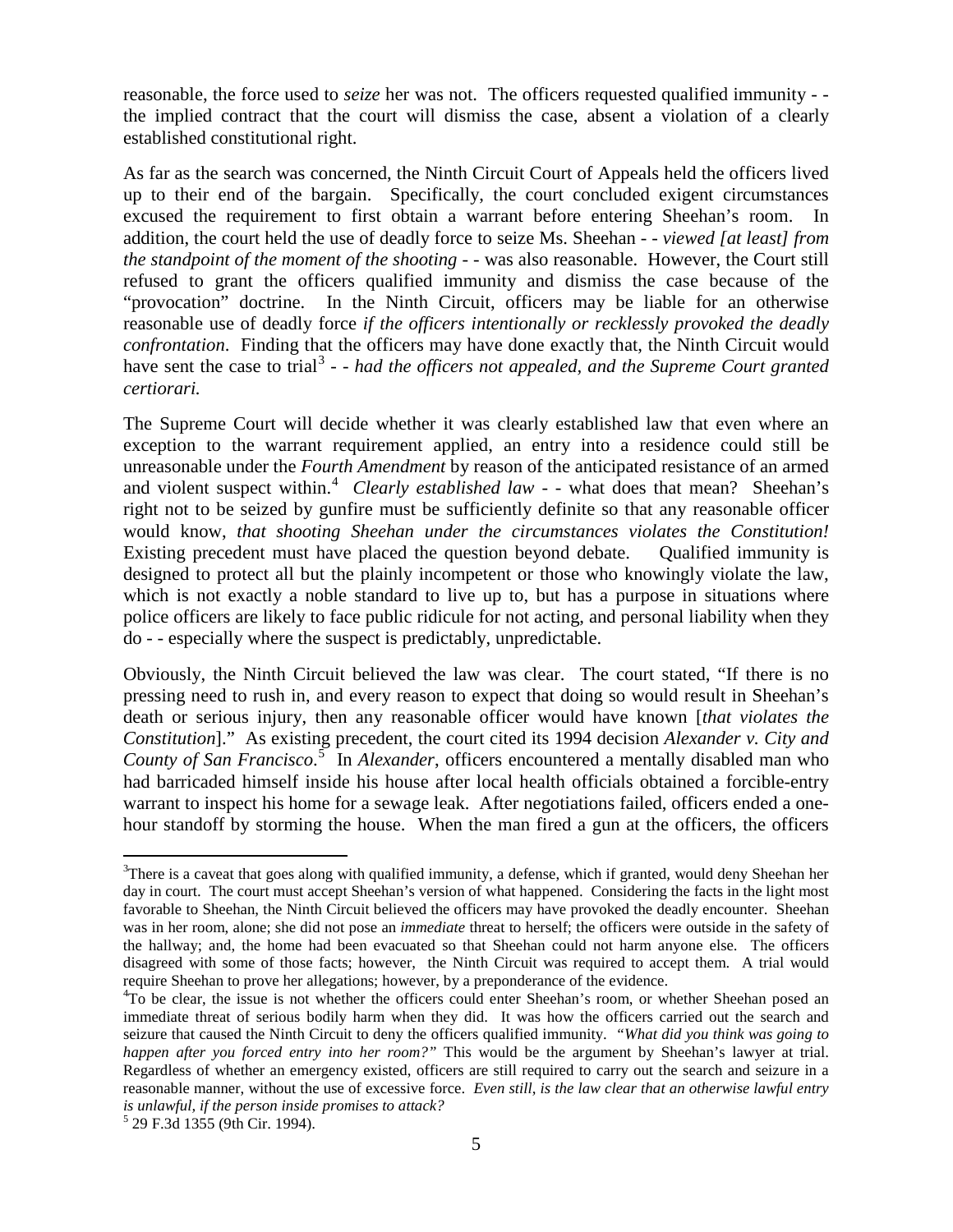returned fire, killing him. In the subsequent lawsuit, the officers were denied qualified immunity. After comparing the facts in *Alexander* to the facts in *Sheehan*, the court believed the facts in *Sheehan* were more troubling. In *Alexander*, the court noted that before attempting entry, the officers waited for back-up and attempted negotiations with the man inside the house.

But *when* … can the officers go in*?* After two-hours, three hours? *Is the law really clear?* Making it less so is a circuit-split of opinion about when deadly force is not constitutionally excessive. Some circuits conduct the same two-part inquiry as the Ninth Circuit does.<sup>[6](#page-5-0)</sup> Other circuits simply ask whether the force was reasonable at the moment the officer used it - - making attempts to negotiate, irrelevant.<sup>[7](#page-5-1)</sup> Had *Sheehan* and *Alexander* occurred in a *reasonable-at-the-moment circuit*, their cases likely would have been dismissed.

The Supreme Court will hear oral arguments on March 23, 2015. *Predictions?* Two are certain to come true. First, cases like *Sheehan* will happen again. Research on mental health epidemiology shows that mental disorders are common throughout the United States, affecting tens of millions of people each year, and that, overall, only about half of those affected receive treatment.<sup>[8](#page-5-2)</sup> Second, there will be *no winners* in *Sheehan*. There never are in a case where a concerned citizen calls the police for help, and the police are forced to shoot the person needing it. The Supreme Court will simply decide whether to dismiss the case. Winning will be left for training - - training that develops the file in the brain that recognizes when to act, and when to wait.

 $\overline{a}$ 

<span id="page-5-0"></span><sup>6</sup> See *Young v. City of Providence*, 404 F.3d 4, 22 (1st Cir. 2005) and *Sevier v. City of Lawrence*, 60 F.3d 695, 696 (10th Cir. 1995).

<span id="page-5-1"></span><sup>7</sup> See *Nimely v. City of New York*, 414 F.3d 381, 390 (2nd Cir. 2005)(an officer's decision to use deadly force depends on the officer's knowledge of the circumstances immediately prior to and at the moment) and *Elizondo* 

<span id="page-5-2"></span><sup>&</sup>lt;sup>8</sup> That National Institute of Mental Health: www.nimh.nih,gov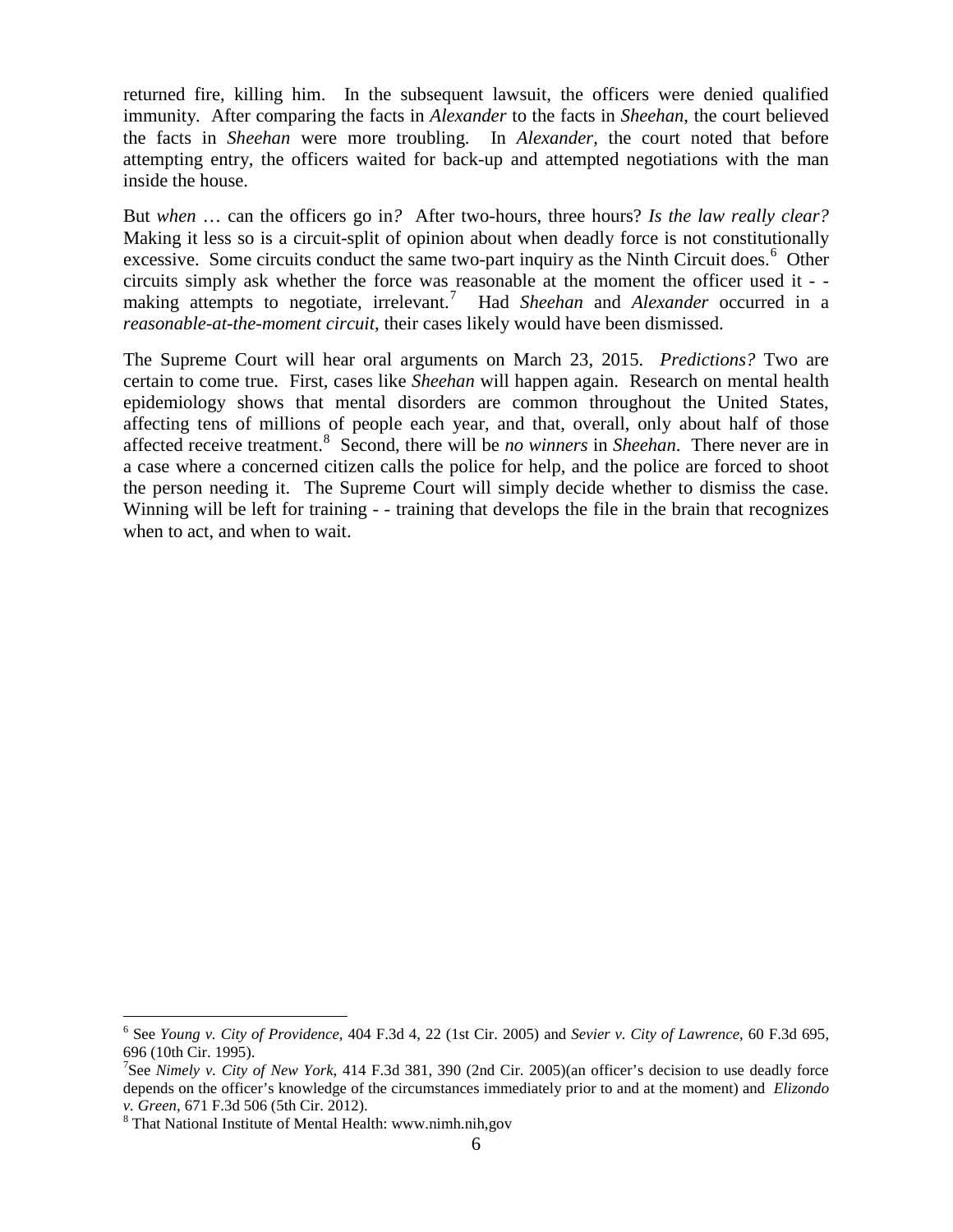# CASE SUMMARIES

## United States Supreme Court

#### <span id="page-6-1"></span><span id="page-6-0"></span>**Yates v. United States, 2015 U.S. LEXIS 1503 (U.S. 2015)**

While conducting an offshore inspection of a commercial fishing vessel in the Gulf of Mexico, a conservation officer found the ship's catch contained undersized red grouper, a violation of federal regulations. The officer directed Yates, the ship's captain, to keep the undersized fish separated from the rest of the catch until the ship returned to port. However, when the ship returned, four days later, the officer suspected the fish presented to him were not the same fish he had discovered during his initial inspection. The officer questioned a crew member who admitted that Yates had instructed him to throw the undersized fish overboard and replace them with fish from the rest of the catch.

The government charged Yates with destroying, concealing, and covering up undersized fish to impede a federal investigation in violation of *18 U.S.C. 1519*. *Section 1519* provides that a person may be fined or imprisoned for up to 20 years if he "knowingly alters, destroys, mutilates, conceals, covers up, falsifies or makes a false entry in any record, document, or *tangible object* with the intent to impede, obstruct, or influence" a federal investigation. *Section 1519* is part of the Sarbanes-Oxley Act, passed in 2002 after the Enron Corporation accounting scandal in which the government alleged that corporate files were destroyed when corporate officials began to fear criminal prosecution. Yates argued he could not be prosecuted under *§1519* because the phrase "tangible object" only applied to objects "used to record or preserve information, such as papers, computer hard drives, or electronic files, and not fish.

The Court agreed, holding that a "tangible object" within the meaning of *§1519* is one used to record or preserve information, and not the fish that were at issue in this case. The court noted that *§1519*'s caption, "Destruction, alteration, or falsification of records in Federal investigations and bankruptcy," conveys no suggestion that *§1519* prohibits the destruction of all physical evidence. In addition, the section of the Sarbanes-Oxley Act in which *§1519* was placed is entitled "Criminal penalties for altering documents." The court found the titles of these sections indicated that Congress did not intend the term "tangible objects" in *§1519* to include physical objects that could not be described as records, documents or devices closely associated to them.

Click **[HERE](https://supreme.justia.com/cases/federal/us/574/13-7451/case.pdf)** for the court's opinion.

\*\*\*\*\*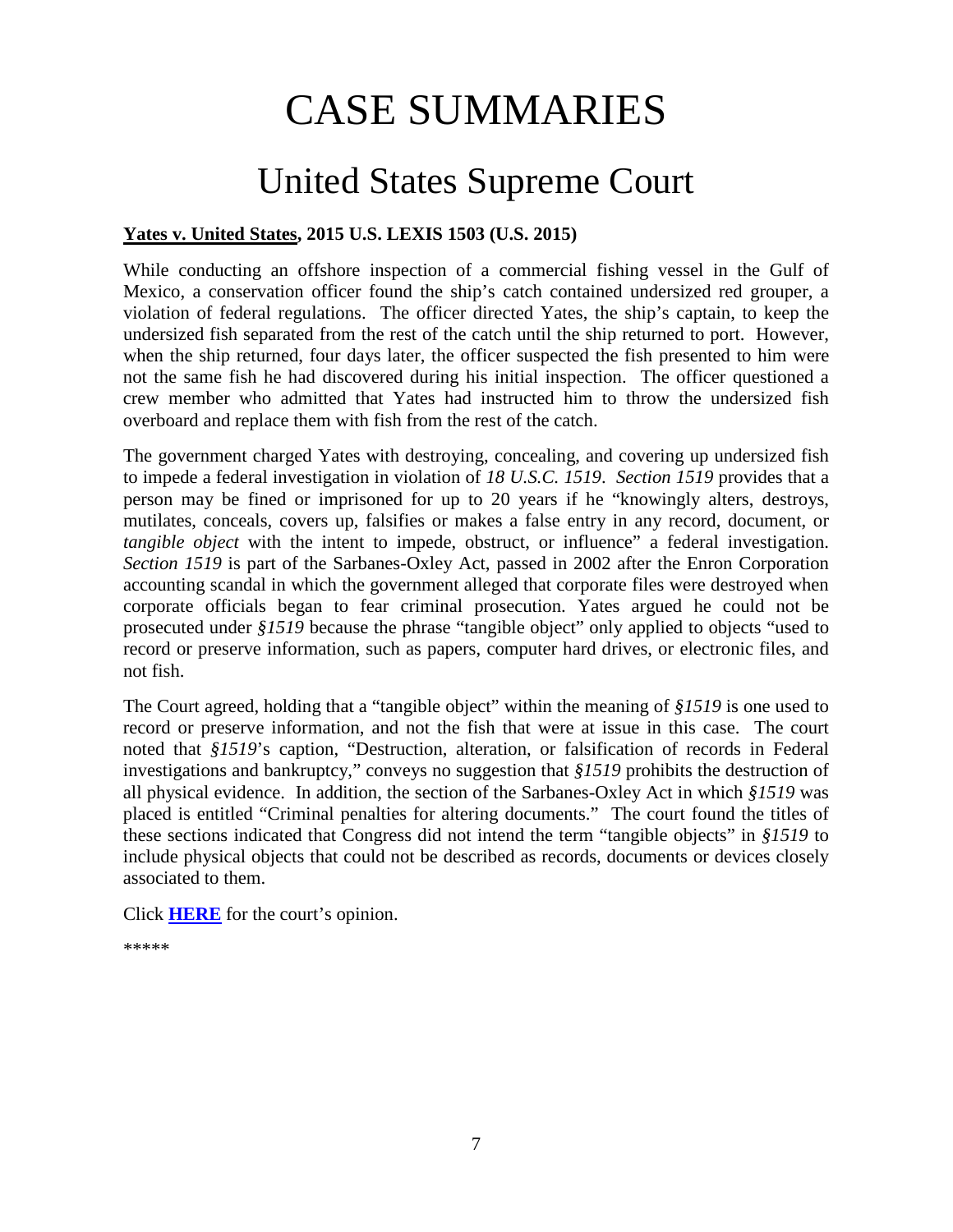# Circuit Courts of Appeal

## <span id="page-7-0"></span>**Third Circuit**

#### <span id="page-7-1"></span>**United States v. Wright, 2015 U.S. App. LEXIS 1939 (3d Cir. Pa. Feb. 6, 2015)**

Officers suspected Wright was involved in a conspiracy to distribute marijuana and drafted a warrant application to search his apartment. In the portion of the search warrant that listed the items to be seized, the warrant incorporated by reference an attached affidavit that had been prepared by one of the officers. The affidavit summarized the officer's knowledge of the conspiracy and stated that the officers expected to find further evidence in Wright's apartment, including drugs, money and documents such as ledgers and phone lists. A magistrate judge approved the application, signing both the warrant and the attached affidavit. However, before officers executed the warrant, the affidavit listing the items to be seized was removed at the request of the government, and sealed in order to protect the ongoing investigation. When the officers received the final warrant, they did not realize that it no longer included the officer's affidavit listing the items to be seized. Officers executed the warrant on Wright's apartment without having the affidavit present, and seized evidence that was admitted against Wright.

Wright argued the search of his apartment violated the *Fourth Amendment* because the warrant did not describe with particularity the items to be seized, as it did not include the officer's affidavit.

Although the government conceded the seizure of evidence from Wright's apartment violated the *Fourth Amendment*, the court held the exclusionary rule did not apply. First, the court concluded the violation in this case did not undermine the purpose of the *Fourth Amendment's* particularity requirement because the officers confined their search to what was authorized in the warrant. Second, the magistrate judge found that probable cause existed to search for and seize every item listed in the officer's affidavit. When the magistrate approved the warrant, the affidavit was attached and expressly incorporated by reference in the space for identifying the items to be seized. In addition, the magistrate signed both the warrant and the affidavit. Finally, the court held the government did not gain anything from the *Fourth Amendment* violation. Even if the list of items to be seized had been present during the execution of the warrant, the officers would have collected the same evidence, and Wright would have been unable to stop them. Consequently, the *Fourth Amendment* violation in this case had no impact on the evidence that was used against Wright at trial.

Click **[HERE](http://cases.justia.com/federal/appellate-courts/ca3/14-1558/14-1558-2015-02-06.pdf?ts=1423243805)** for the court's opinion.

\*\*\*\*\*

## <span id="page-7-2"></span>**Fifth Circuit**

#### <span id="page-7-3"></span>**United States v. Wright, 2015 U.S. App. LEXIS 1685 (5th Cir. Tex. Feb. 3, 2015)**

Officers executed a search warrant at Wright's home in connection with a child pornography investigation. When the officers located Wright, they allowed him to get dressed and then escorted him to an officer's unmarked police car, which was located in the parking lot of a church approximately thirty feet from Wright's home. While walking to the car, an officer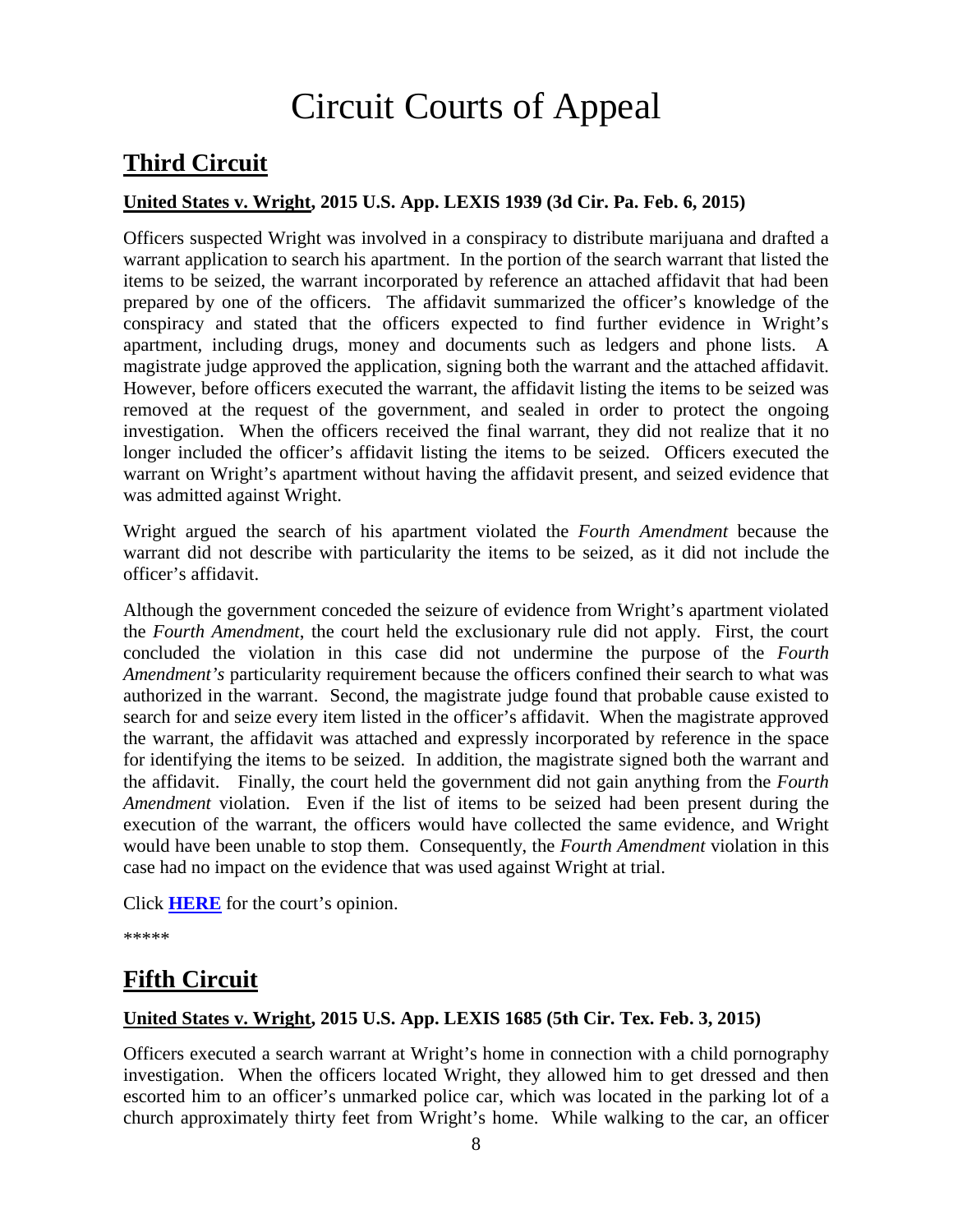told Wright that he was not under arrest, and that he was free to leave at any time. Wright sat in the front passenger seat of the car, and was not handcuffed or otherwise restrained. At the beginning of the interview, an officer advised Wright of his *Miranda* warnings and again told Wright that he was not under arrest, and that he was free to leave. During the interview, Wright made numerous incriminating statements to the officers.

Wright moved to suppress his incriminating statements, arguing that on three occasions during interview, he had unambiguously requested his right to counsel.

First, for an individual to have a *Fifth Amendment* right to counsel under *Miranda*, that individual must be subject to a custodial interrogation. Second, a suspect is "in custody" for *Miranda* purposes when he is placed under formal arrest or when a reasonable person in the suspect's position would have understood the situation to constitute a "restraint on freedom of movement of the degree" associated with a formal arrest.

Here, the court never decided whether Wright ever unambiguously requested counsel under *Miranda* because the court held Wright was not in-custody for *Miranda* purposes when he made the incriminating statements to the officers. First, the interviewing officer on at least two occasions told Wright that he was not under arrest, and that he was free to leave. Second, there was no evidence that Wright was physically restrained during the interrogation, which took place near Wright's home, in a car subject to public scrutiny. Finally, the transcript of the interview, and the cooperative tone throughout it, indicated the conversation was as much an opportunity taken by Wright to tell his story to the officer as it was an opportunity for the officer to obtain information from Wright. Consequently, as he was not in custody for *Miranda* purposes, the court held Wright's statements to the interviewing officer were admissible against him.

Click **[HERE](http://cases.justia.com/federal/appellate-courts/ca5/13-20533/13-20533-2015-02-03.pdf?ts=1423054866)** for the court's opinion.

\*\*\*\*\*

## <span id="page-8-0"></span>**Sixth Circuit**

#### <span id="page-8-1"></span>**Brown v. Lewis, 2015 U.S. App. LEXIS 2917 (6th Cir. Mich. Feb. 26, 2015)**

A 911 operator dispatched officers to a house after receiving a call that a man inside was involved in criminal activity. As officers arrived, they saw a car drive away from the house. The officers followed the car and conducted a traffic stop. One of the officers opened the driver-side door and directed Kishna Brown, the female driver and sole occupant, to raise her hands and step out of the car. Brown raised her hands and began to step out of the car. However, before Brown's foot touched the ground, two officers, with guns drawn, grabbed Brown by her hooded sweatshirt, threw her to the ground and handcuffed her. The officers released Brown ten-minutes later after they learned that Brown had just dropped off a female friend at the house, and was not involved in any of the events that led to the 911 call.

Brown sued three officers, claiming the officers used excessive force against her in violation of the *Fourth Amendment*, along with state-law claims for false arrest and assault and battery.

The court held the officers were not entitled to qualified immunity. First, the court held the officers had reasonable suspicion to conduct the traffic stop on Brown. Based on what the officers knew at the time, the court concluded the officers could have reasonably believed the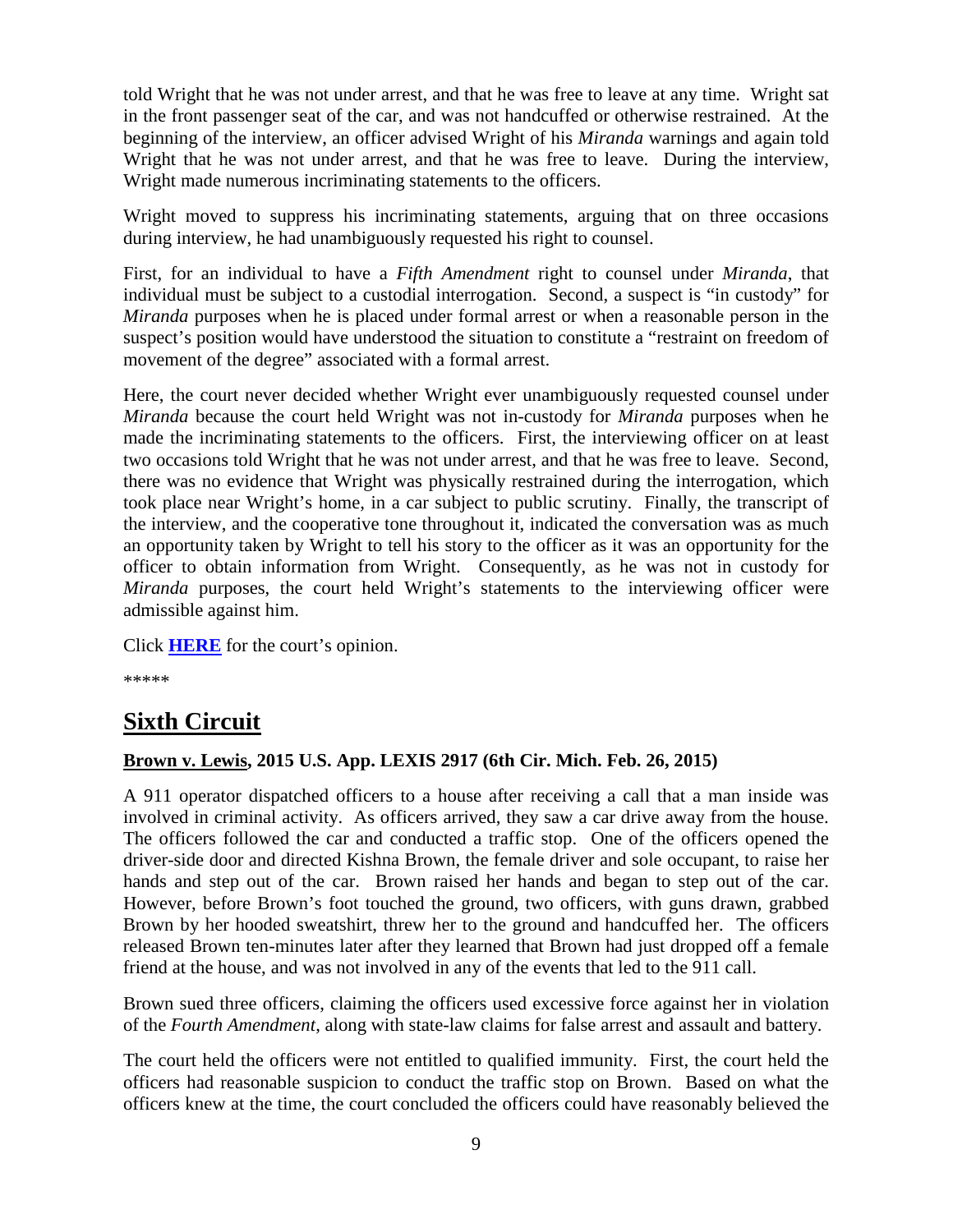man, who was the subject of the 911 call, was driving the car. Second, however, the court held it was unconstitutional for the officers to continue to detain Brown once they determined the man referenced in the 911 call was not in her car. Here, the officers should have been aware of Brown's gender, and that she was alone in the car as soon as they opened her car door. In addition, the officers' use of guns and handcuffs on Brown was not supported by any facts that would have caused the officers to believe Brown was a risk to the officers. As a result, the court found when the officers threw Brown to the ground and handcuffed her that the stop was transformed into an arrest without probable cause. Finally, at the time of the incident, the court held it was clearly established that pulling a compliant detainee out of a car and throwing her to the ground constituted excessive force.

Click **[HERE](http://cases.justia.com/federal/appellate-courts/ca6/14-1392/14-1392-2015-02-26.pdf?ts=1424968248)** for the court's opinion.

\*\*\*\*\*

## <span id="page-9-0"></span>**Eighth Circuit**

#### <span id="page-9-1"></span>**United States v. Williams, 2015 U.S. App. LEXIS 1804 (8th Cir. Mo. Feb. 5, 2015)**

An officer conducted a traffic stop and arrested Williams for theft. During the arrest, Williams refused verbal commands and resisted attempts to handcuff him. Officers then used physical force to eventually handcuff and control Williams. Pursuant to department policy, the arresting officer conducted an inventory search of Williams' car. In the trunk of the car, an officer found a duffel bag that contained a loaded AK-47 rifle. Williams later admitted to the officers that he had stolen the firearm. The government indicted Williams for a variety of federal firearms offenses.

Williams moved to suppress the rifle, arguing the officer's decision to impound his vehicle which led to the search and seizure of the rifle violated the *Fourth Amendment*.

The court disagreed. It is well-settled law that an officer, after lawfully taking custody of an automobile, may conduct a warrantless inventory search to secure and protect the vehicle and its contents. Here, the department's tow policy left it up to an officer's discretion whether to tow a vehicle after an arrest. The court commented that the *Fourth Amendment* allows the exercise of such discretion as long as that discretion is exercised according to standard criteria, and not based on the desire to search a vehicle for evidence of criminal activity.

Here, the court concluded the inventory search was lawful because it was conducted pursuant to department policy, and not as punitive action toward Williams, or as a search for additional criminal evidence. First, the officer decided to tow Williams' vehicle because the officer did not want to leave it in a high-crime neighborhood when he knew Williams might not be able to bond out of jail to retrieve it for some time. Second, if the officer had decided to leave the vehicle, per agency policy, he would have needed to get written permission from Williams. As Williams had just resisted arrest, the officer did not want to release Williams from handcuffs so Williams could sign the "Authorization Not to Tow" form. Finally, Williams was alone, and he was the only registered owner of the car, so there was no other licensed driver at the scene to whom the vehicle could be released.

The court further held the officer's failure to inventory all of the loose items of minimal value located in William's car did not render the entire search invalid.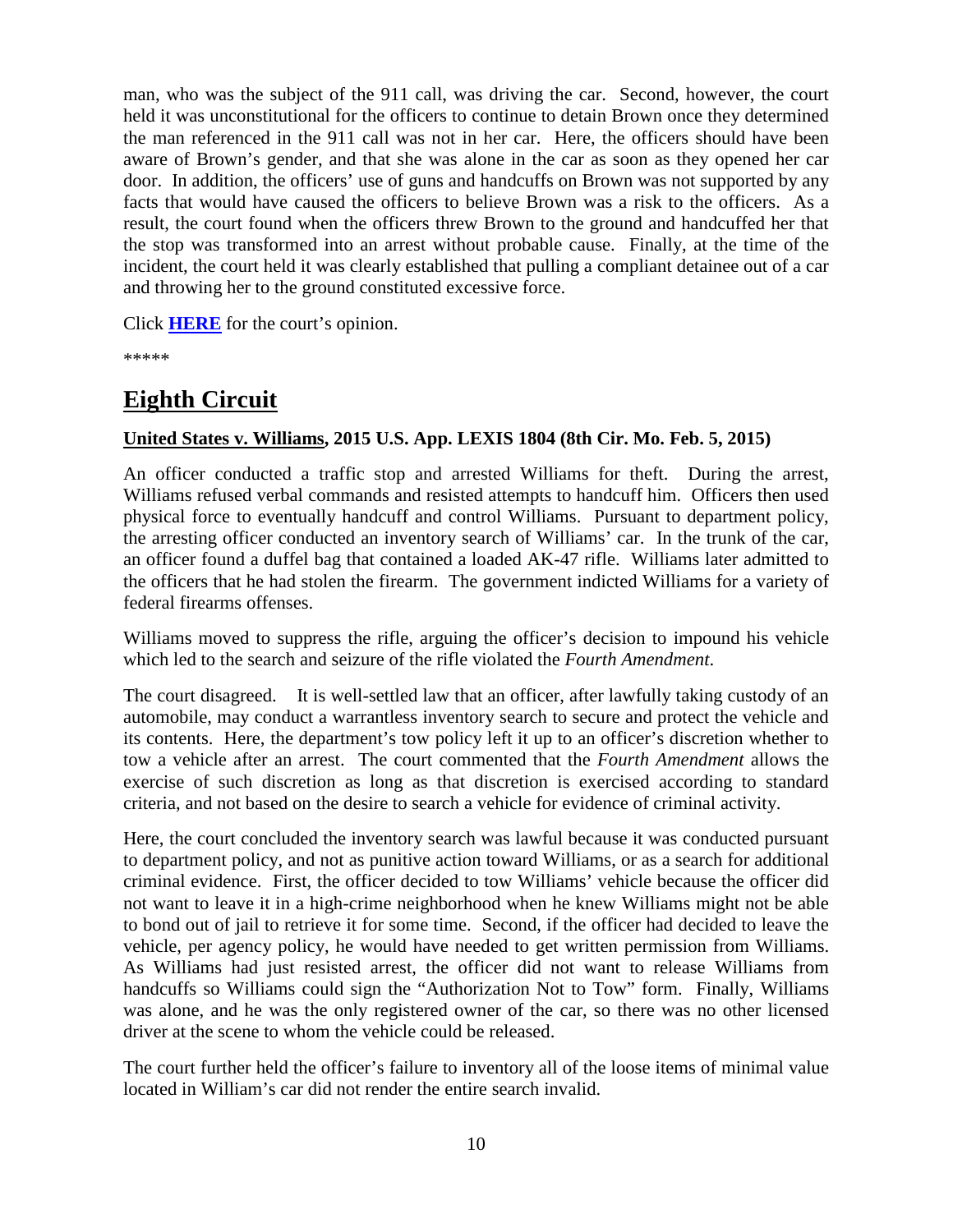\*\*\*\*\*

## <span id="page-10-0"></span>**Eleventh Circuit**

#### <span id="page-10-1"></span>**United States v. Barber, 2015 U.S. App. LEXIS 1659 (11th Cir. Fla. Feb. 3, 2015)**

Officers stopped a car in which Barber was a passenger. After the driver, Robinson, consented to a search of the car, officers directed Barber to exit the car. During the search, an officer saw a bag on the passenger-side floorboard. The officer looked inside the bag and saw a handgun, Barber's business cards and a photograph of Barber. After Barber admitted the handgun belonged to him, the officers arrested him for being a felon in possession of a firearm.

Barber argued the firearm should have been suppressed because Robinson lacked the authority to consent to a search of his bag.

First, the court held Barber had standing to challenge the search because he had a reasonable expectation of privacy in the bag.

Second, the court held Robinson had apparent authority to consent to a search of the bag, even though the officers later learned the bag belonged to Barber. A third party has apparent authority to consent to a search if the officer could have reasonably believed the third party has authority over the area to be searched. Here, the court concluded the bag's placement on the passenger-side floorboard, within easy reach of Robinson, coupled with Barber's silence during the search, made it reasonable for the officer to believe Robinson had common authority over the bag. In addition, the court recognized that drivers do not usually place their bags on the driver-side floorboard, but drivers sometimes use the passenger-side floorboard to store their belongings. As a result, the officers could have reasonably believed Robinson had common authority over the bag; therefore, he could consent to its search.

Click **[HERE](http://cases.justia.com/federal/appellate-courts/ca11/13-14935/13-14935-2015-02-03.pdf?ts=1422990062)** for the court's opinion.

\*\*\*\*\*

## <span id="page-10-2"></span>**District of Columbia Circuit**

## <span id="page-10-3"></span>**Fenwick v. Pudimott, 2015 U.S. App. LEXIS 2264 (D.C. Cir. Feb. 13, 2015)**

In January 2007, three law enforcement officers suspected Fenwick was about to get into a stolen car and drive away. When the officers, who were standing across the parking lot, called to Fenwick and ask to speak to him, Fenwick ignored them, got into the car, and began to back up. The officers surrounded Fenwick's car with guns drawn, and ordered Fenwick to stop. Fenwick ignored the officers and drove forward toward the parking lot exit, striking Pudimott with the car's driver-side mirror. Fearing for their safety and the safety of pedestrians and vehicles the officers had seen in the area, Pudimott and one of the other officers opened fire, striking Fenwick.

After Fenwick recovered from his wounds, he was convicted in the District of Columbia Superior Court of armed assault on a police officer. The Superior Court found Fenwick endangered Pudimott by accelerating forward while Pudimott was near the front of the car.